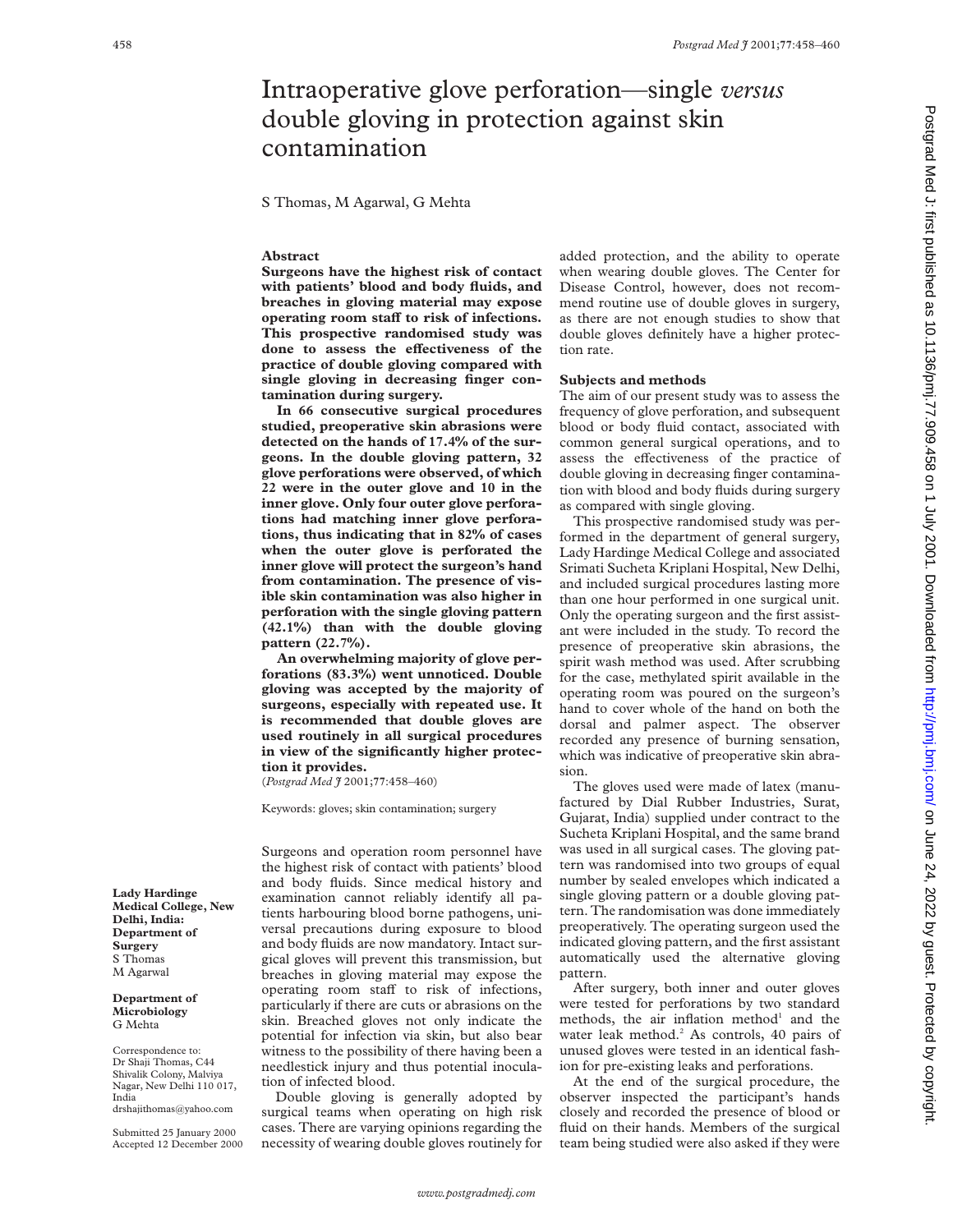aware of the occurrence of any glove perforation and associated skin puncture during the operative procedure. They were also asked to evaluate the subjective problems of wearing double gloves, which included impairment in tactile sensation and level of comfort.

# **Results**

Sixty six consecutive surgical procedures, lasting more than one hour (both elective and emergency operations) were included in the study. A total of 396 gloves were collected; they included gloves from the single gloving pattern, and outer and inner gloves of the double gloving pattern.

The average duration of the procedure was  $125.5 \pm 11.3$  minutes, and only three cases extended beyond 270 minutes. No significant correlation could be established between the duration of surgery and frequency of glove perforation.

Eighty unused gloves were tested as controls. In this control group, three gloves out of 80 had perforations; thus, 3.75% of the gloves supplied to the hospital had pre-existing minor perforations. Although this met the American standard specification for single use gloves,<sup>3</sup> it implies that in three out of 40 (7.5%) cases a surgeon using single gloves is likely to have his hand contaminated from the patient's blood or body fluids because of these pre-existing glove perforations. This hazard would be statistically reduced to 0.14% if double gloves were used.

Preoperative skin abrasions were detected in 17.4% (23 out of 132) of the surgeons' hands. In comparisons between the various members of the operating team, the chief surgeons were found to be more prone to have glove perforations compared with first assistants; while the chief surgeons had glove perforations in 17.6% of cases, it was seen in only 13.4% in first assistants. This difference was, however, not statistically significant.

In the double gloving pattern, out of the 32 perforations observed, 22 (68.8%) were noticed in the outer glove and 10 (31.3%) in the inner glove. Out of the 22 perforations in the outer gloves, four cases (18%) had matching inner glove perforation; this indicates that in 82% of cases when the outer glove is perforated the inner glove will protect the surgeon's hand from contamination. In six cases, only inner glove perforations without corresponding outer glove perforations were noticed, probably representing pre-existing glove perforations (table 1).

This study also showed that an overwhelming majority of glove perforations (>83.3%) went unnoticed. In all the cases where surgeons were aware of perforations, it had been produced by a needlestick injury; no other cause of perforation could be determined.

The presence of visible skin contamination was higher in single glove perforations than in double glove perforations (42.1% *v* 22.7%, table 2). Although there was a positive association, this difference was not statistically *Table 2 Perforations and visible skin contamination after surgery*

| Gloving pattern | Perforations | $No$ (%) with visible<br>skin contamination |
|-----------------|--------------|---------------------------------------------|
| Single glove    | 19           | 8(42.1)                                     |
| Double glove    | 22           | 5(22.7)                                     |

significant in view of the small number of perforations. Double gloves offer a higher protection in relation to visible skin contamination than single gloving.

Double gloving was accepted by the majority of surgeons. Forty one (62.2%) felt comfortable while using double gloves, whereas 19 (28.8%) and six (9%) felt that double gloves were tight or baggy respectively. Forty two surgeons (63.6%) felt that they had satisfactory tactile sensations with double gloving, whereas 24 (36.4%) felt that the tactile sensation was unsatisfactory. With repeated use most of the surgeons felt comfortable with double gloving.

# **Discussion**

With increasing awareness of the risk of transmission of pathogens from patients to medical staff during surgery, particularly the hepatitis B virus and HIV, there is increasing interest in protecting the surgeon from the patient. It is seen that with adequate preoperative hand preparation there is little risk to the patient from surgical glove perforation.<sup>4</sup> Nevertheless bacteria may survive this process and so gloves must be used to prevent surgical wound contamination.5 On the other hand, prolonged operating time with perforated gloves increases the risk of contamination of the surgeon's hand from pathogens from the patient.<sup>6</sup>

The hepatitis branch of the Center for Disease Control has estimated that 500–600 health care workers whose job entails exposure to blood are hospitalised annually because of hepatitis B related illness, with more than 200 deaths from cirrhosis, and approximately 40–50 from liver cancer.<sup>7</sup> It is seen that among resident physicians, operating room personnel have the highest risk of contact with patient's blood.<sup>89</sup>

After a single needlestick injury from a seropositive patient, the risk of HIV seroconversion is one in 250, and some have estimated a surgeon's cumulative life time risk of seroconversion to be as high as  $1\%$  to  $10\%$ .<sup>10–12</sup>

The principal route of occupationally acquired HIV infection in a surgeon is by skin perforation with a hollow needle containing HIV infected blood. Solid needle prick also transmits infection but the risk is 10-fold less than with a hollow needle.<sup>13</sup> Contact of a patient's blood with non-intact skin of the surgeon leaves the surgeon at high risk of

| <b>Site</b>                                         | No of<br>perforations |
|-----------------------------------------------------|-----------------------|
| Outer glove                                         | 22                    |
| Inner glove                                         | 10                    |
| Matching outer and inner glove perforation          | 4                     |
| Outer without corresponding inner glove perforation | 18                    |
| Inner without corresponding outer glove perforation | 6                     |